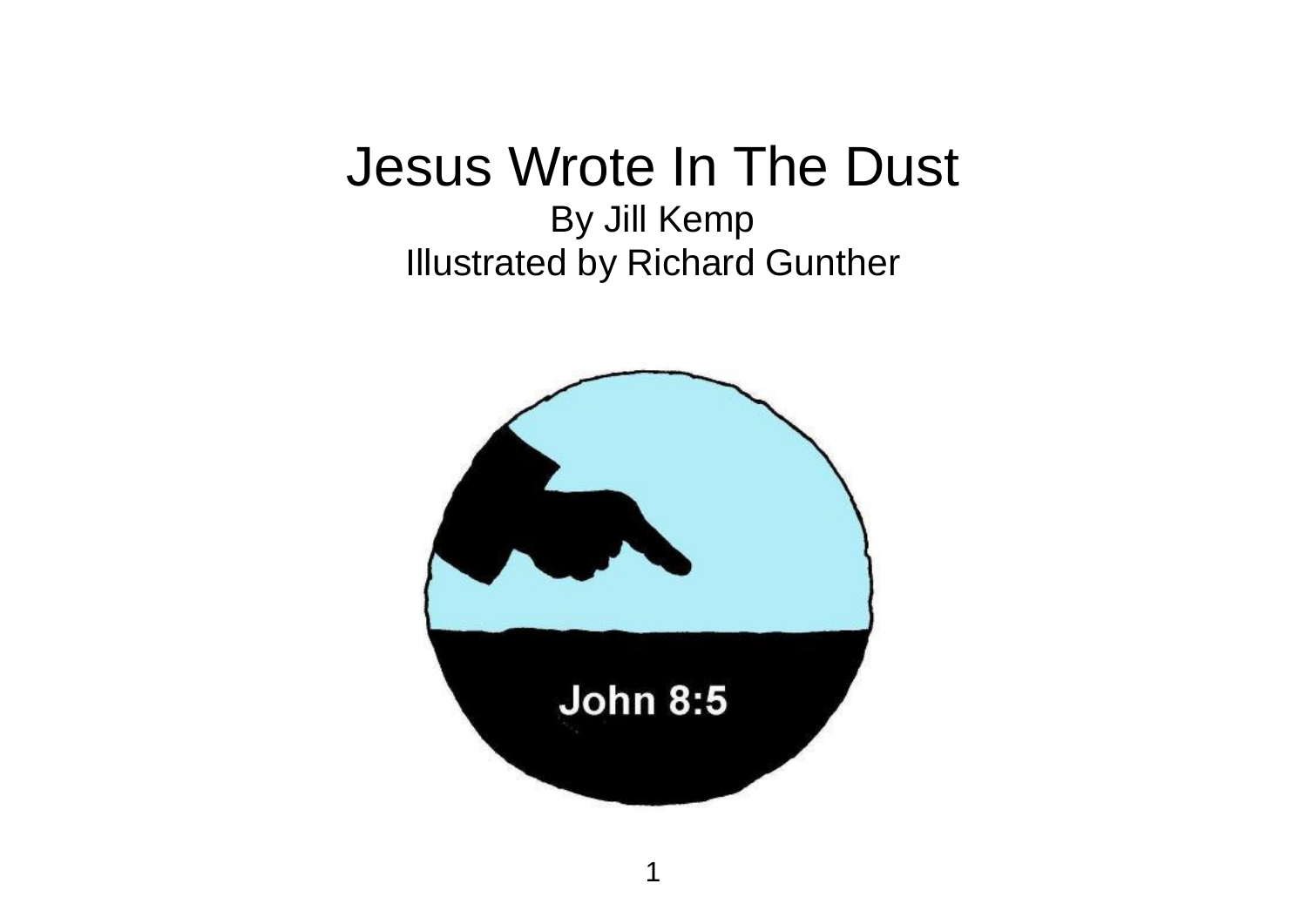

The Scribes and Pharisees brought a woman who had been cheating on her husband to Jesus to judge, but they were really trying to get Jesus into trouble.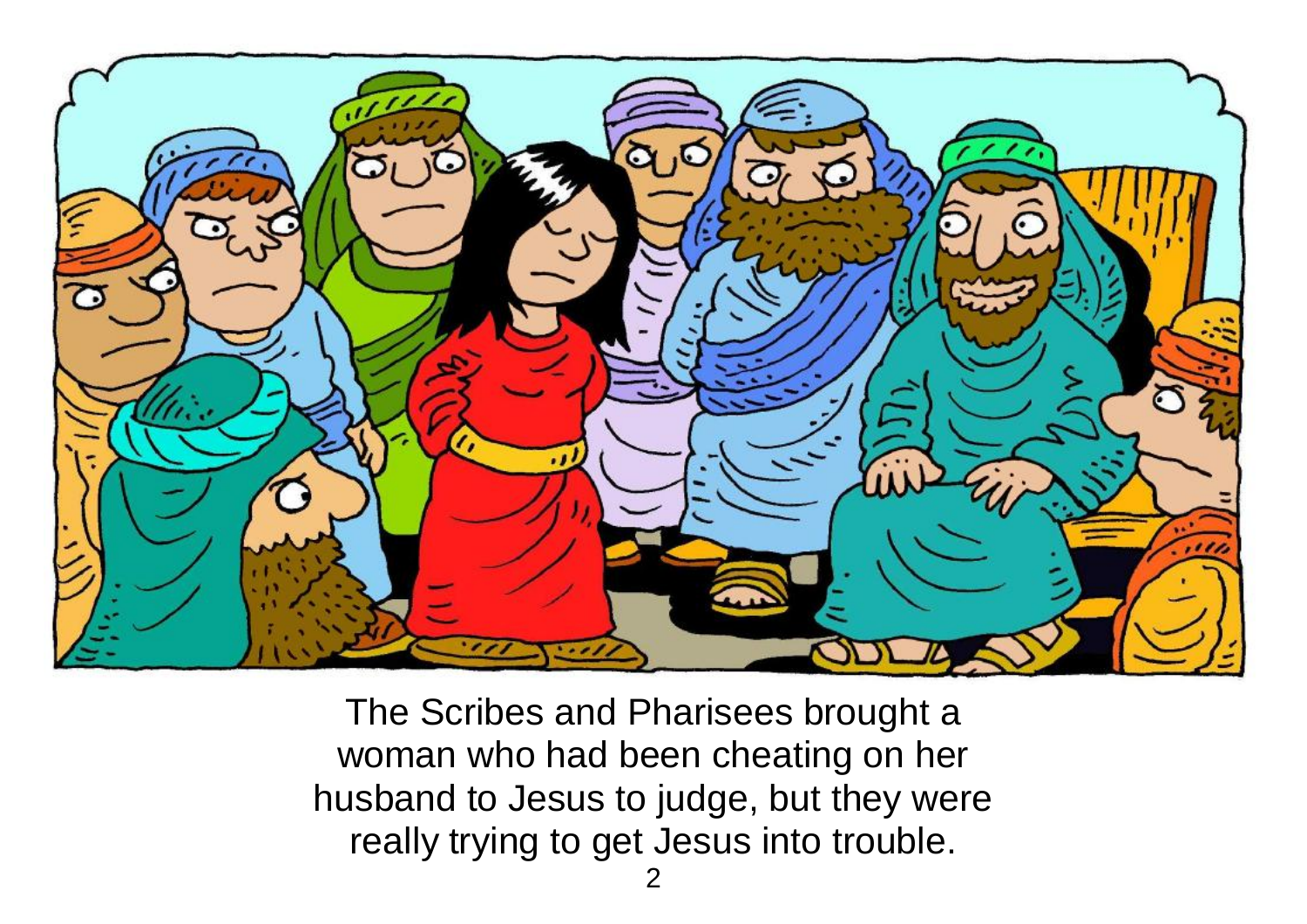

The woman felt ashamed and frightened. She knew she had broken one of God's Commandments and that she would be punished.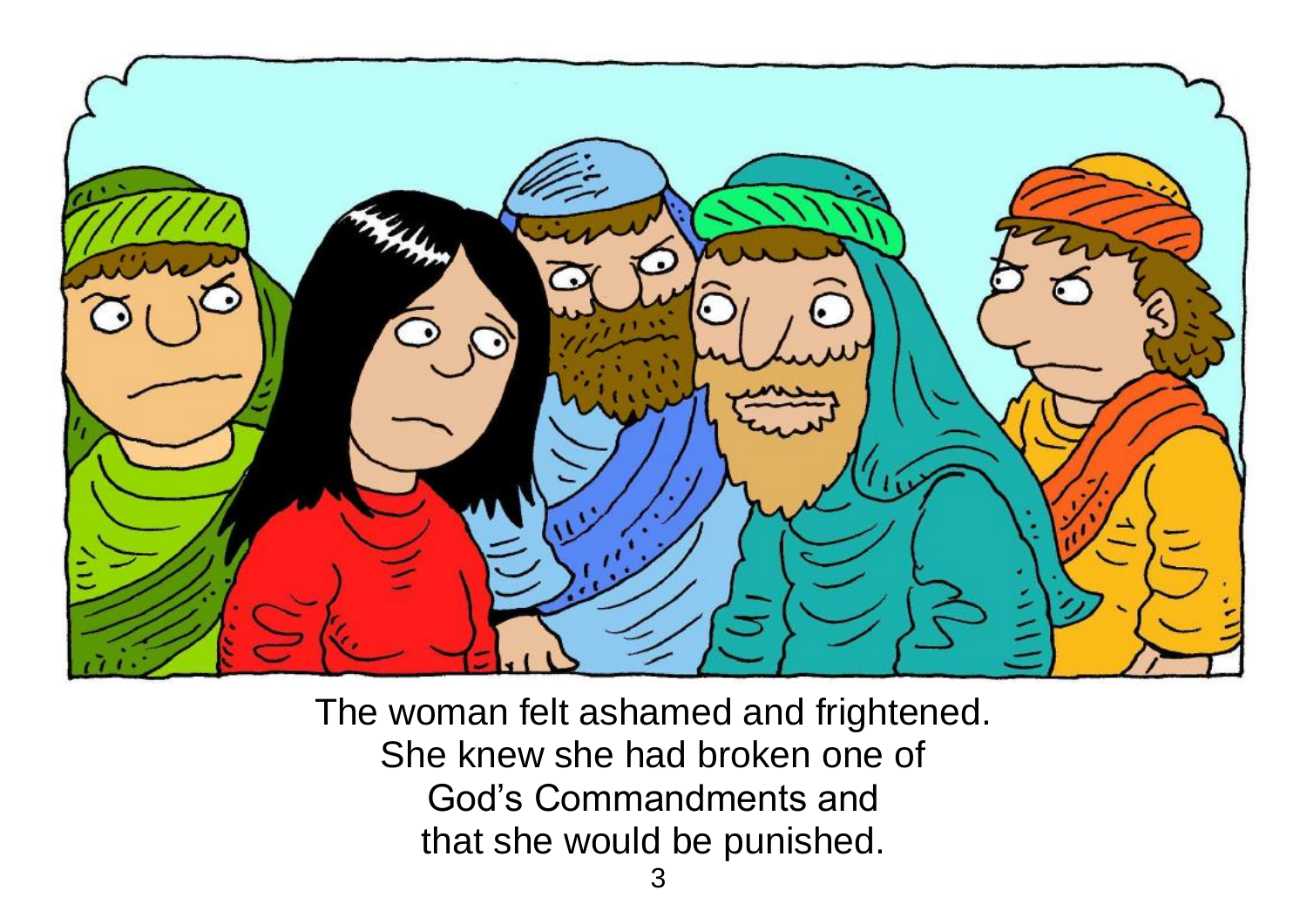

Jesus said, "Anyone who has NEVER broken God's Laws should be the one to judge her." He wrote in the dust with his finger words like LYING, STEALING, CHEATING, JEALOUSY.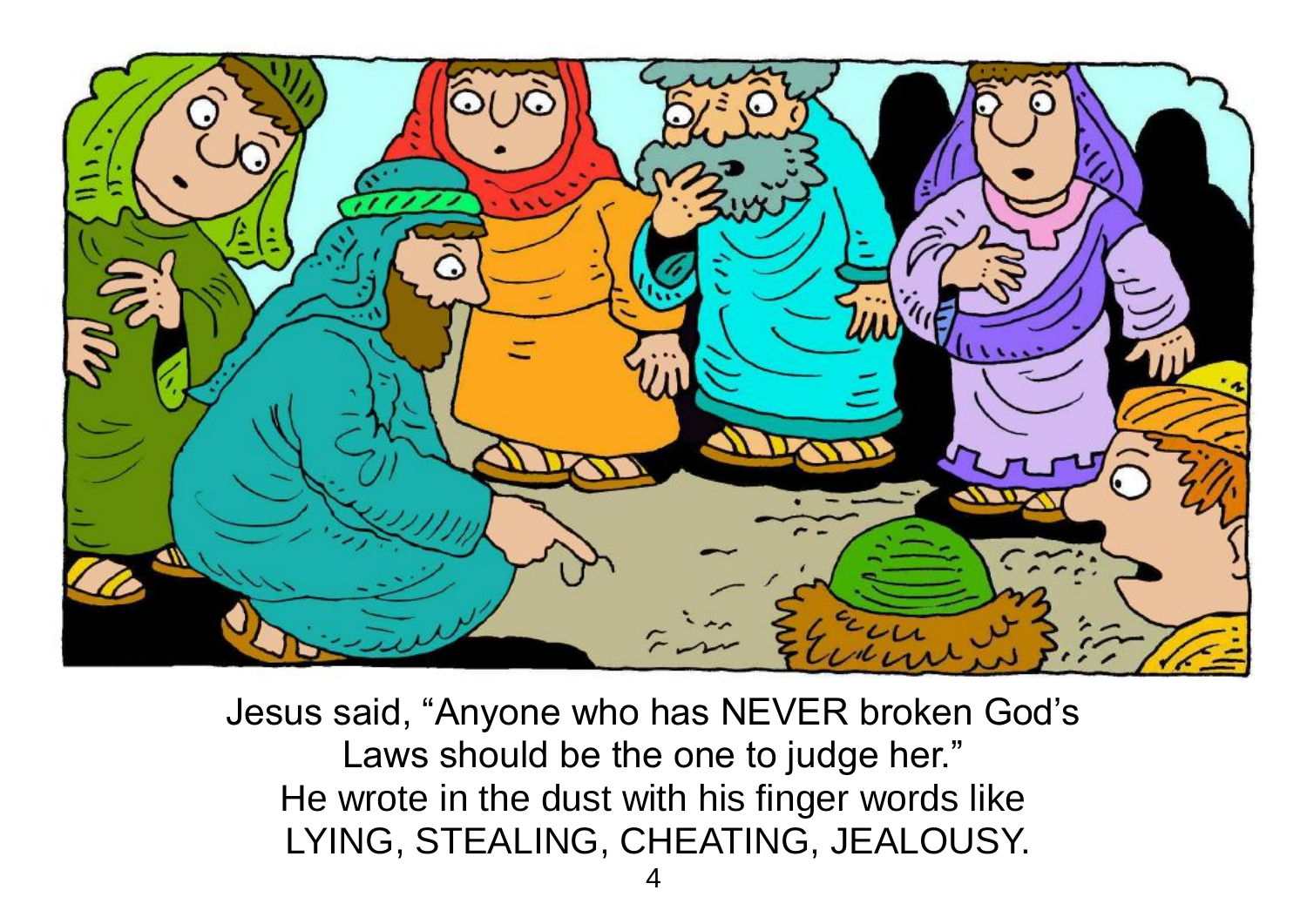

Every single person began to feel guilty about things they had done. No one at all is perfect. One by one they left. There was no one at all to condemn, or judge the woman.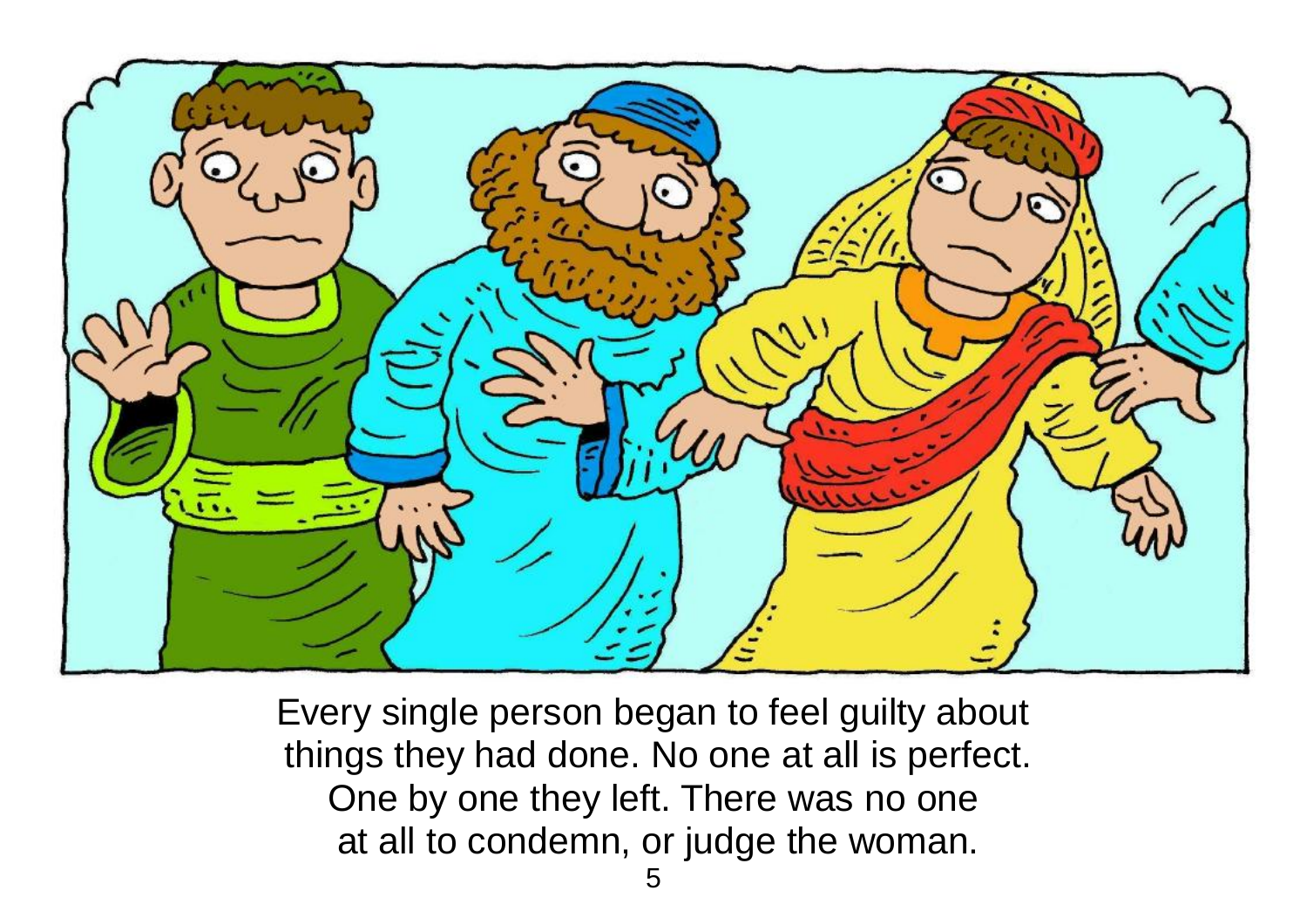

Jesus stood up and asked the woman, "Where are the people who judge you?" She replied, "No one does, my Lord." Then Jesus said, "Neither do I."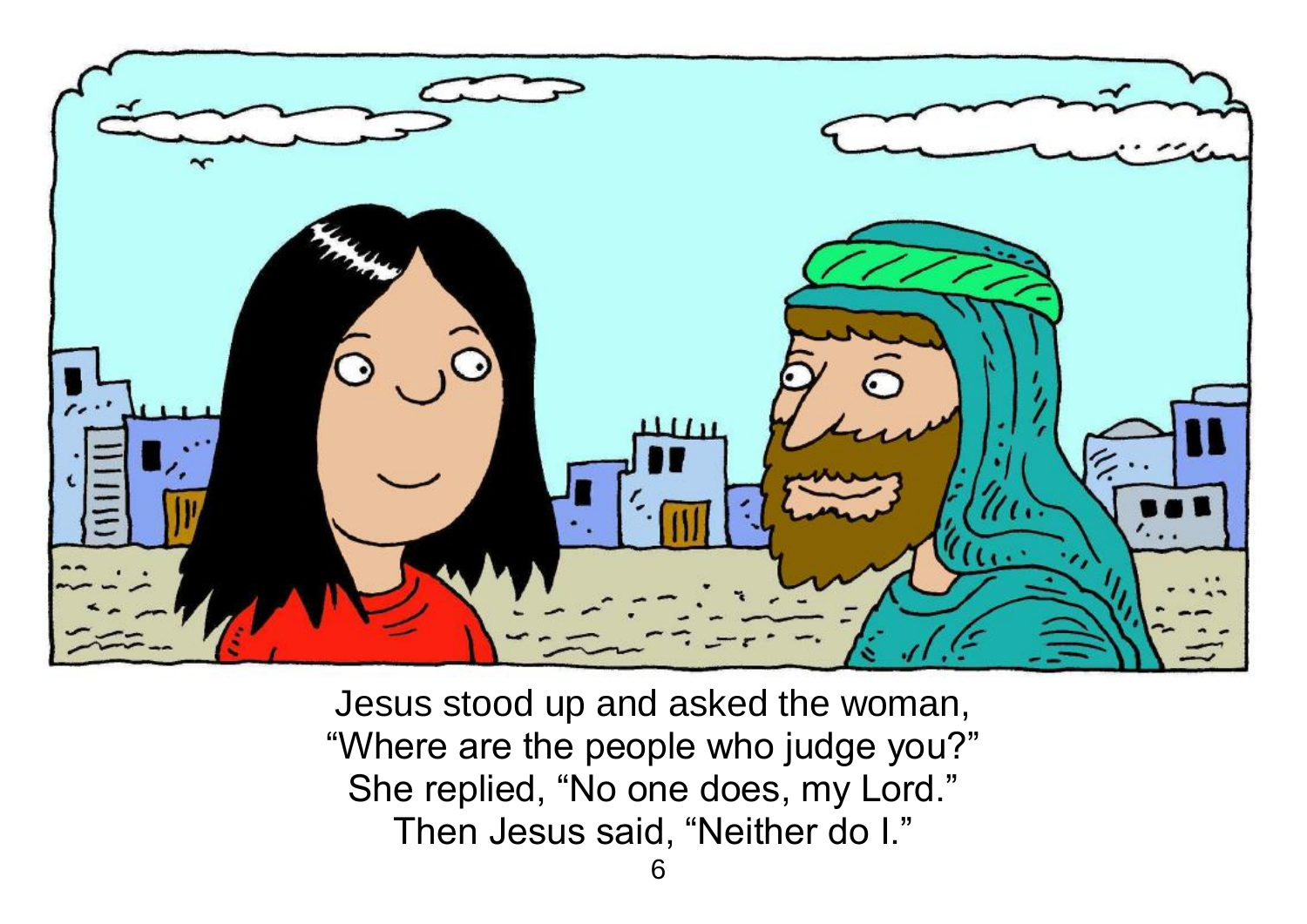

"Go home and don't behave like that again." Forgiven and free the woman went on her way with her heart full of joy and hope. Jesus had saved her and given her a new life.